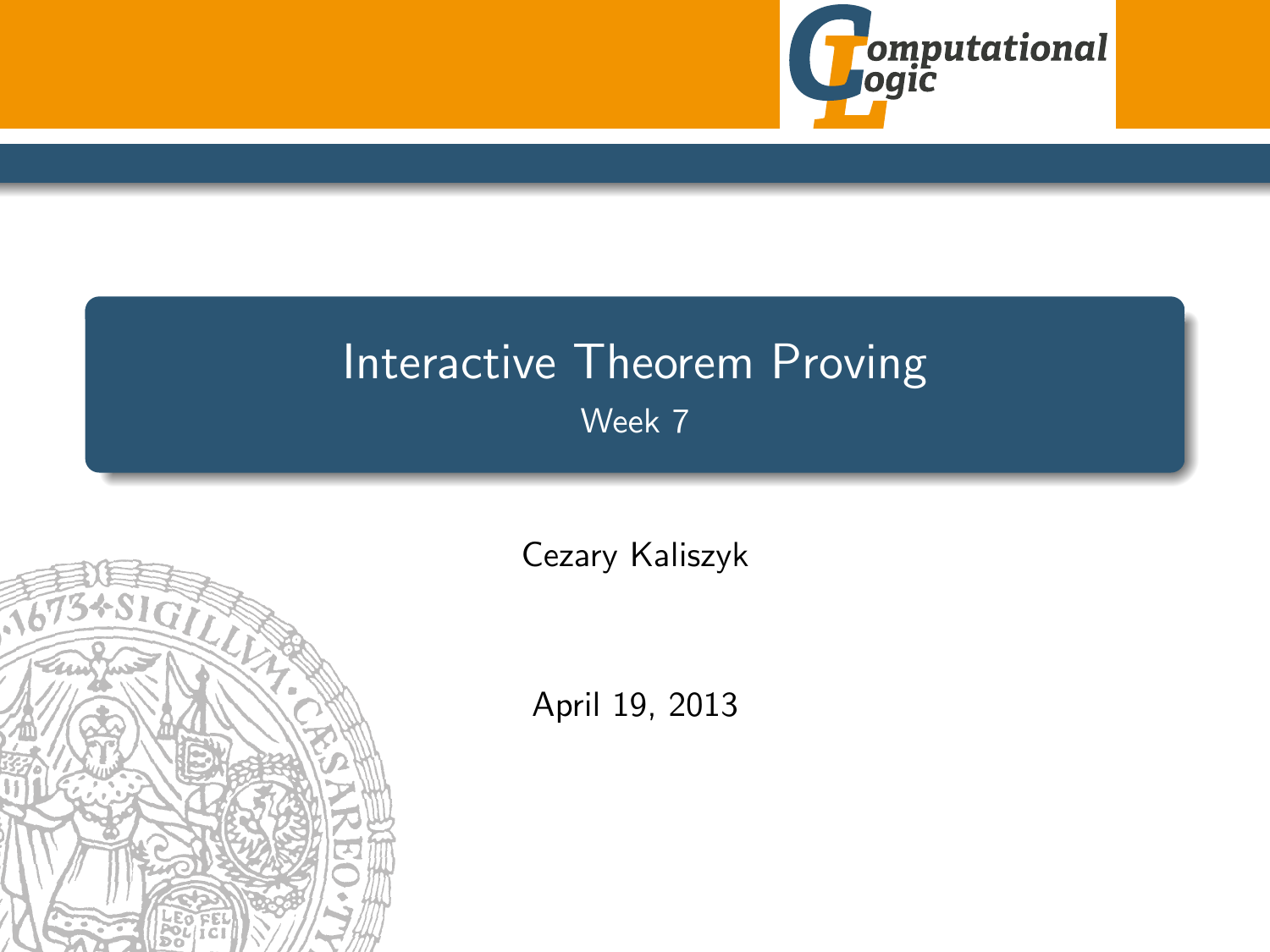## So far

Proof Assistants, HOL Light,  $\lambda_{\rightarrow}$ ,  $\lambda_{P}$ ,  $\lambda_{2}$ 

- Undecidability of  $\lambda_P$
- Second order propositional logic
- Even more on Curry-Howard
- Order of variables

#### **Today**

• Foundations of set theory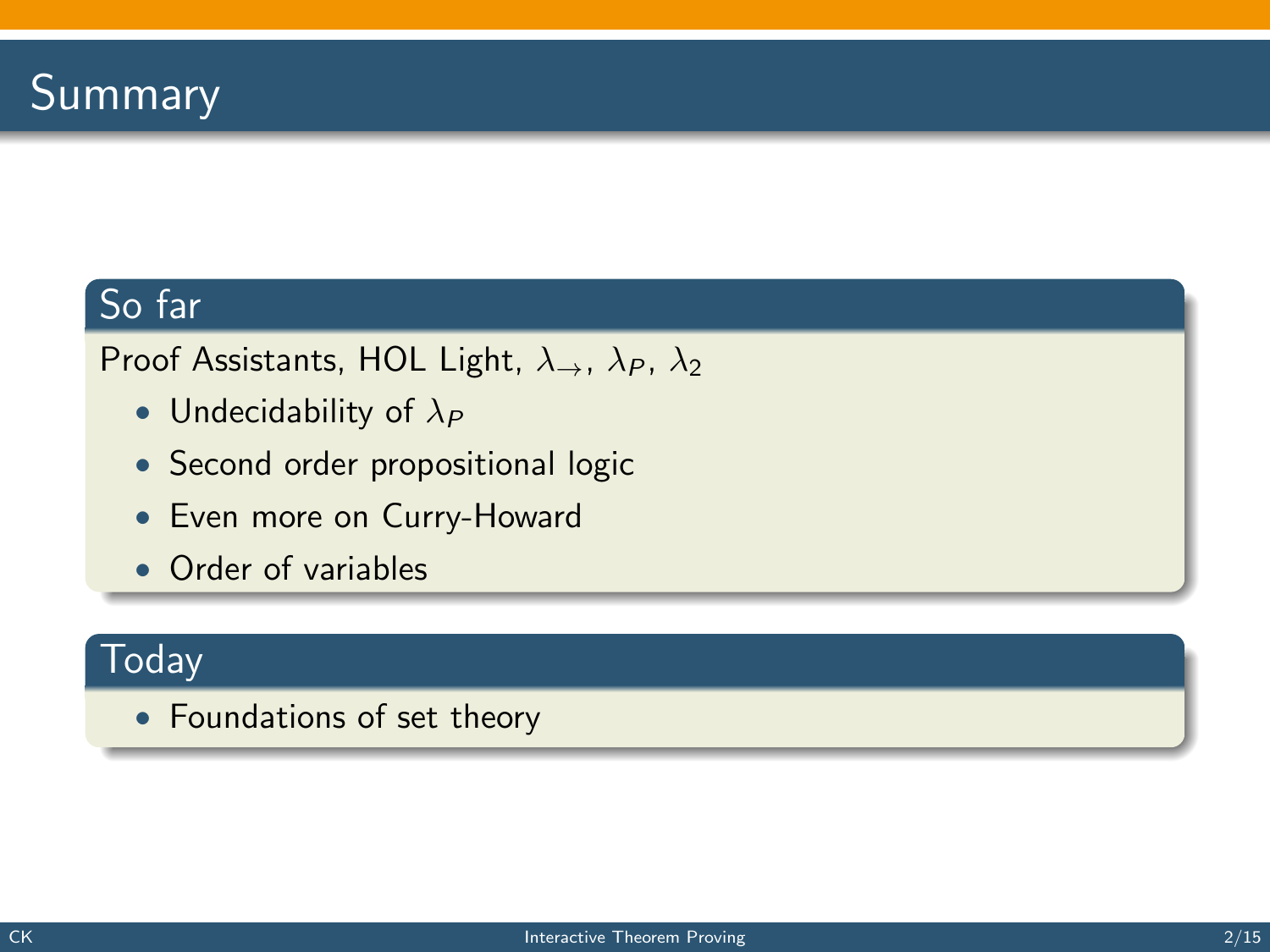## What is a set?

- Sets are commonly used in mathematical texts
- There can not be a strict definition of a basic concept

### Definition (Cantor)

A set, is a gathering into one complete object of clearly distinguished objects in our intuition or thought.

- Materialization of a predicate
	- Given a predicate  $P(x)$ , instead of talking about all the objects that satisfy it, it is easier co consider only one object

### **Notation**

## $\{x|P(x)\}\$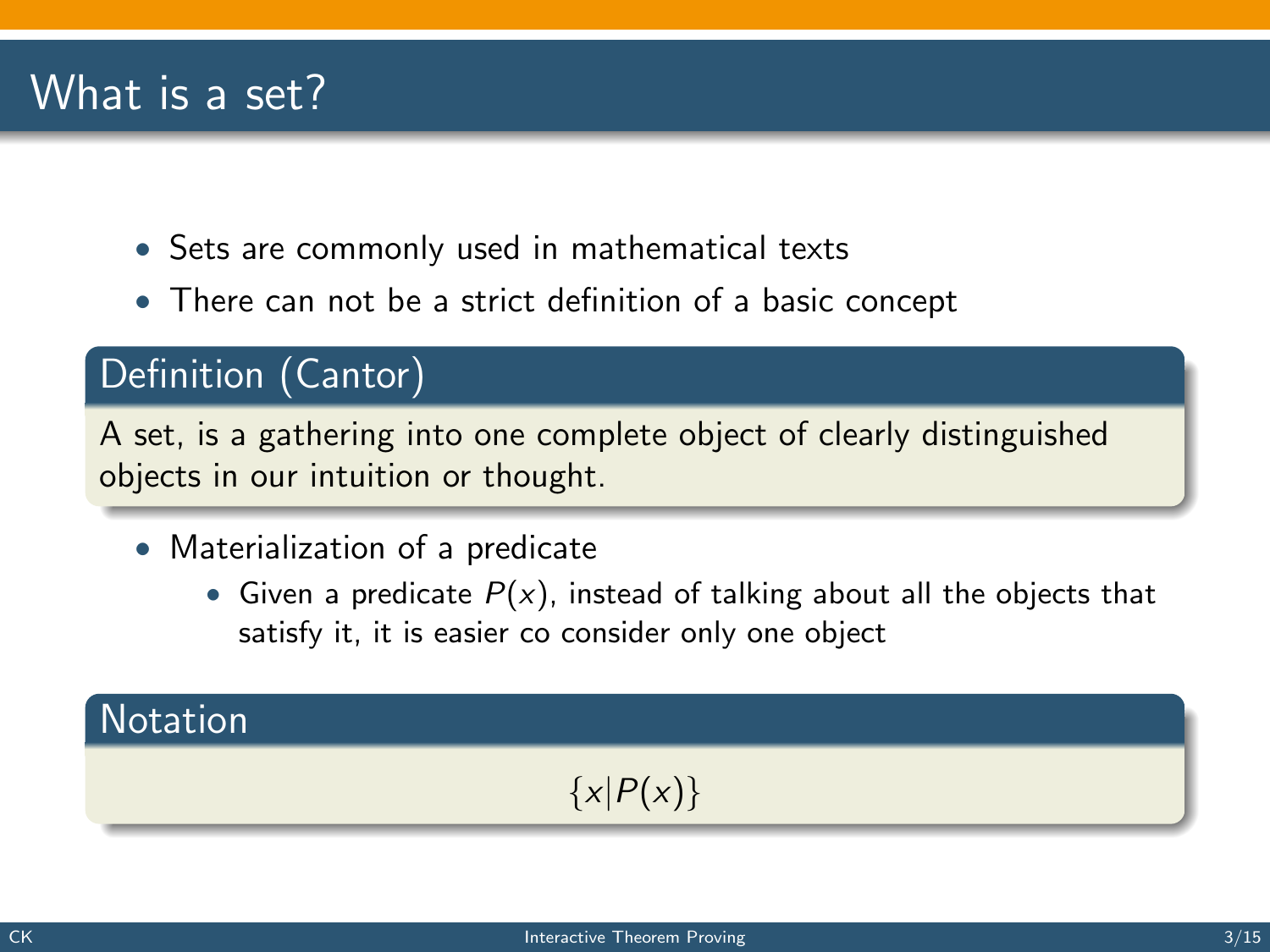## Naive set theory

- Consider sets as any other objects
- Consequence: sets of sets
- For example

$$
S = \{x | x \text{ is a set}\}
$$

• Paradoxes for naive set theory

#### Russell's paradox

 $S = \{x | x \text{ is a set and } x \notin x\}$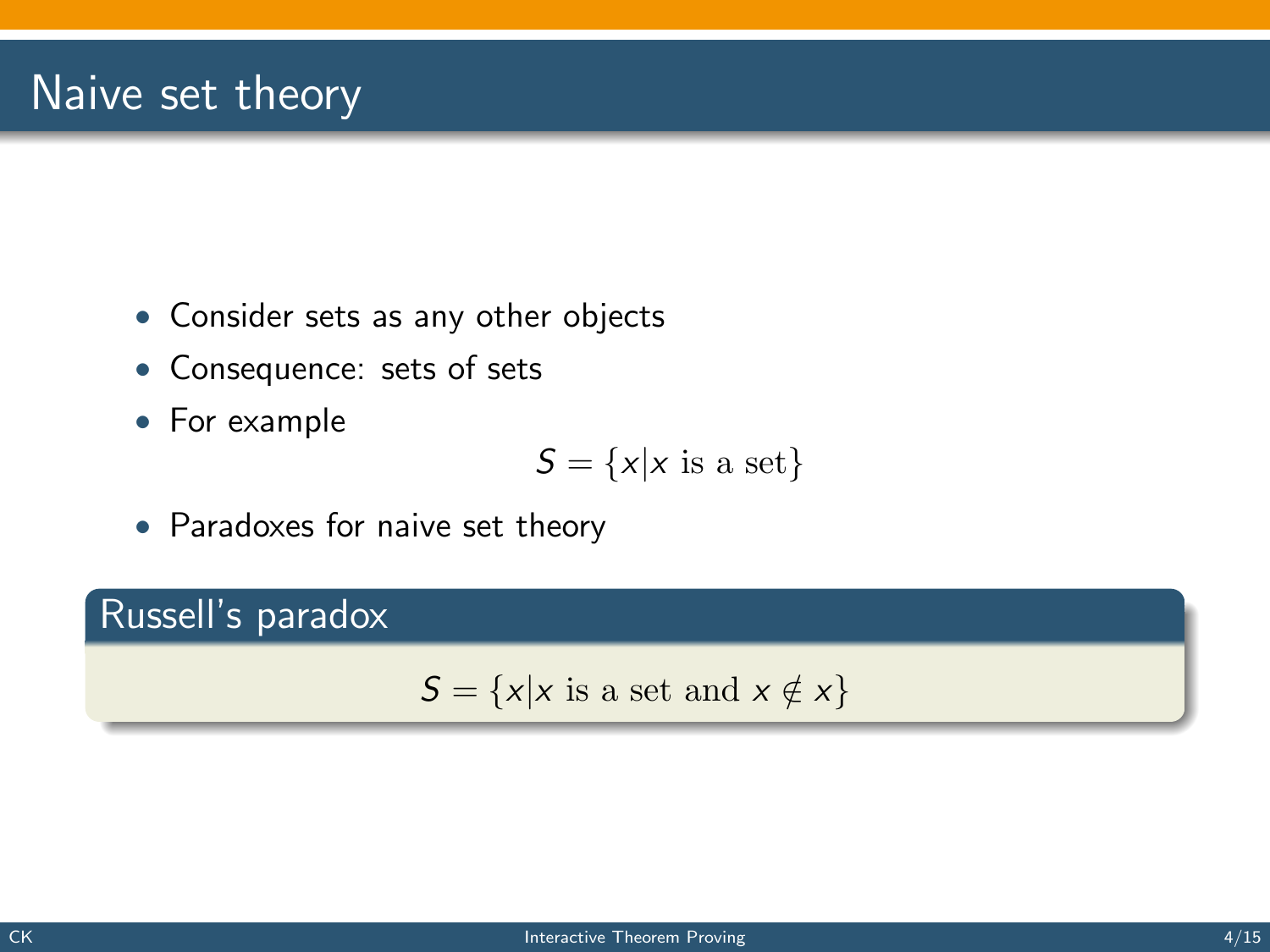## Definition [class]

- collection of sets
- unambiguously defined by a property
- Frankel operator only for subsets or power-sets
- Example: Class of all groups
- The NST paradoxes are gone
- More commonly used by mathematicians

#### Hierarchy induced by cardinality

set, class, multitude, ...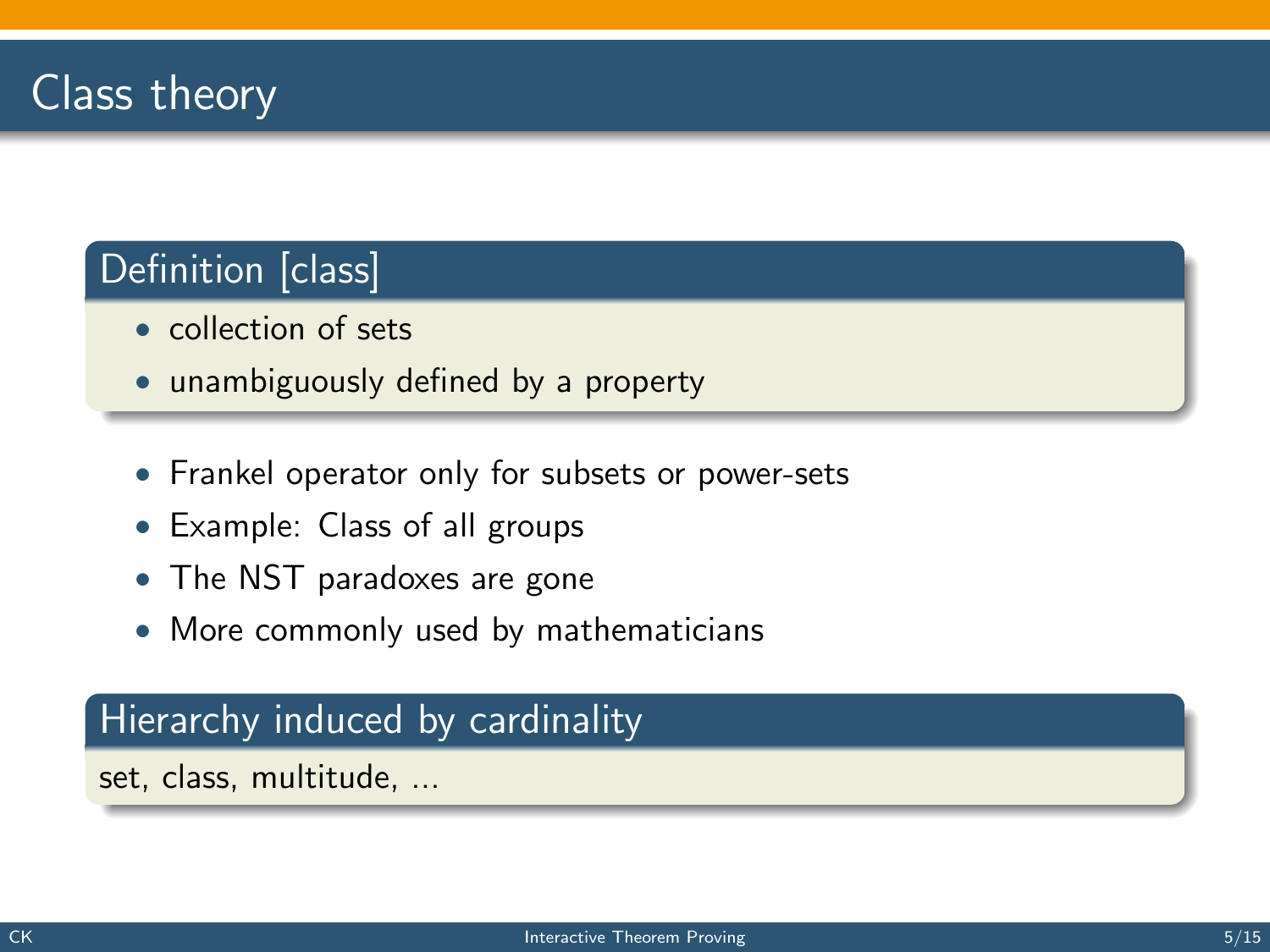## Typed set theory

- Not every predicate is a valid one for every  $x$
- x comes from a certain domain
	- x is of type D (for example  $\mathbb{N}, \mathbb{B}, \mathbb{R}$ )
	- Every domain is a set (trivially distinguished)
	- We should have a unique type for any object
- Proper Frankel operator:

$$
\{x: D|P(x)\} \text{ or } \{x \in D|P(x)\}
$$

#### Definition [membership]

$$
P(y) \iff y \in \{x : D | P(x)\}
$$

#### **Notation**

$$
\{x : A|P(x)\} \text{ means } \{x : D|x \in A \land P(x)\}
$$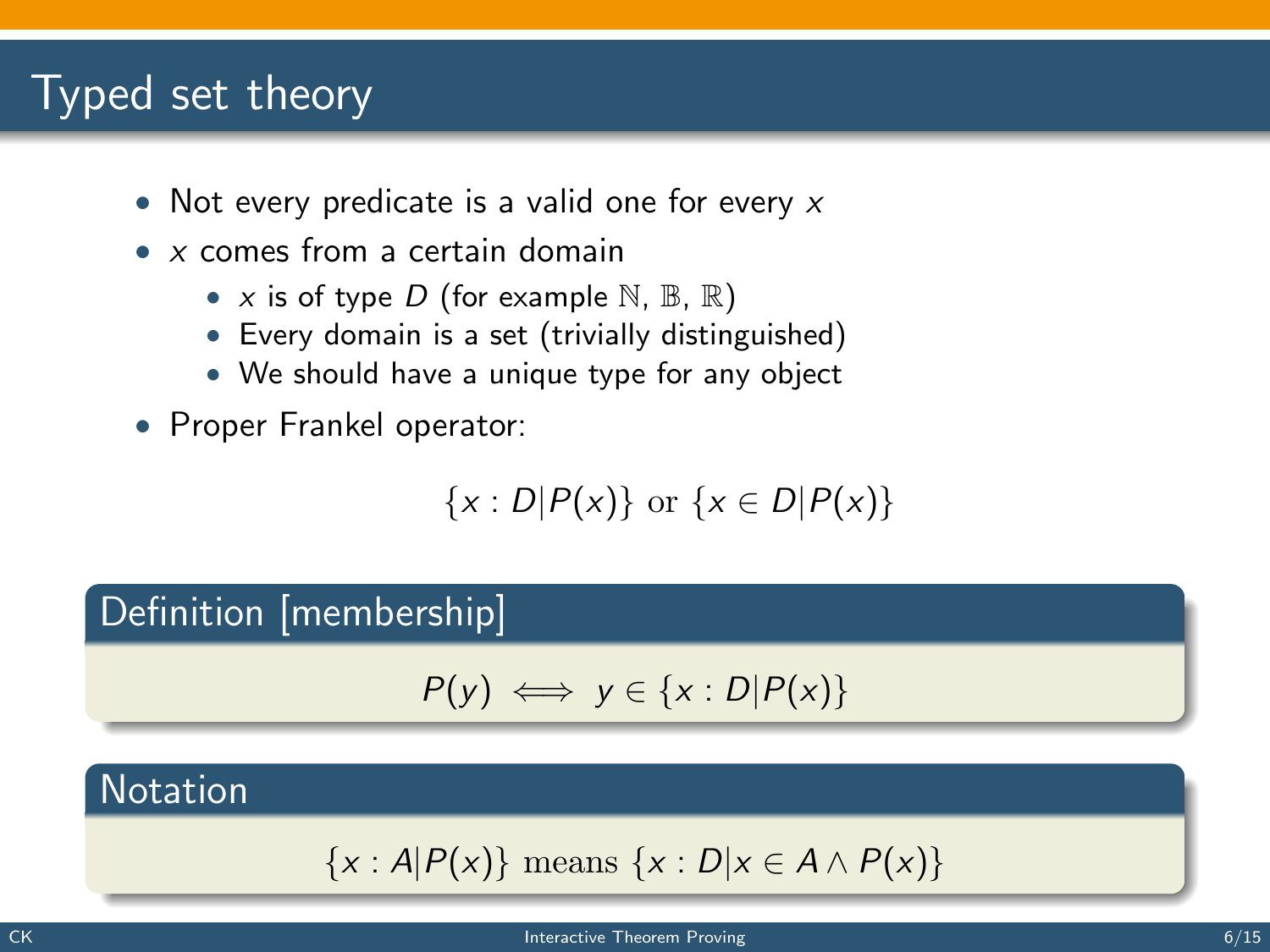## Set inclusion, power-set, equality

- Enumeration, singleton set
- Usual set inclusion definition
- Usual power set definition
- Correspondence between the two
- $x = y$ 
	- Makes sense only if the two are of the same type
	- Means that the two are different names of the same object
	- Uniqueness property: For  $A, B \in P(D)$ ,

$$
A = B \iff \forall z. (z \in A \iff z \in B)
$$

• Consequence

$$
\forall A, B: P(D). A = B \iff A \subseteq B \land B \subseteq A
$$

- Every set has only one empty subset (proved)
	- Denoted ∅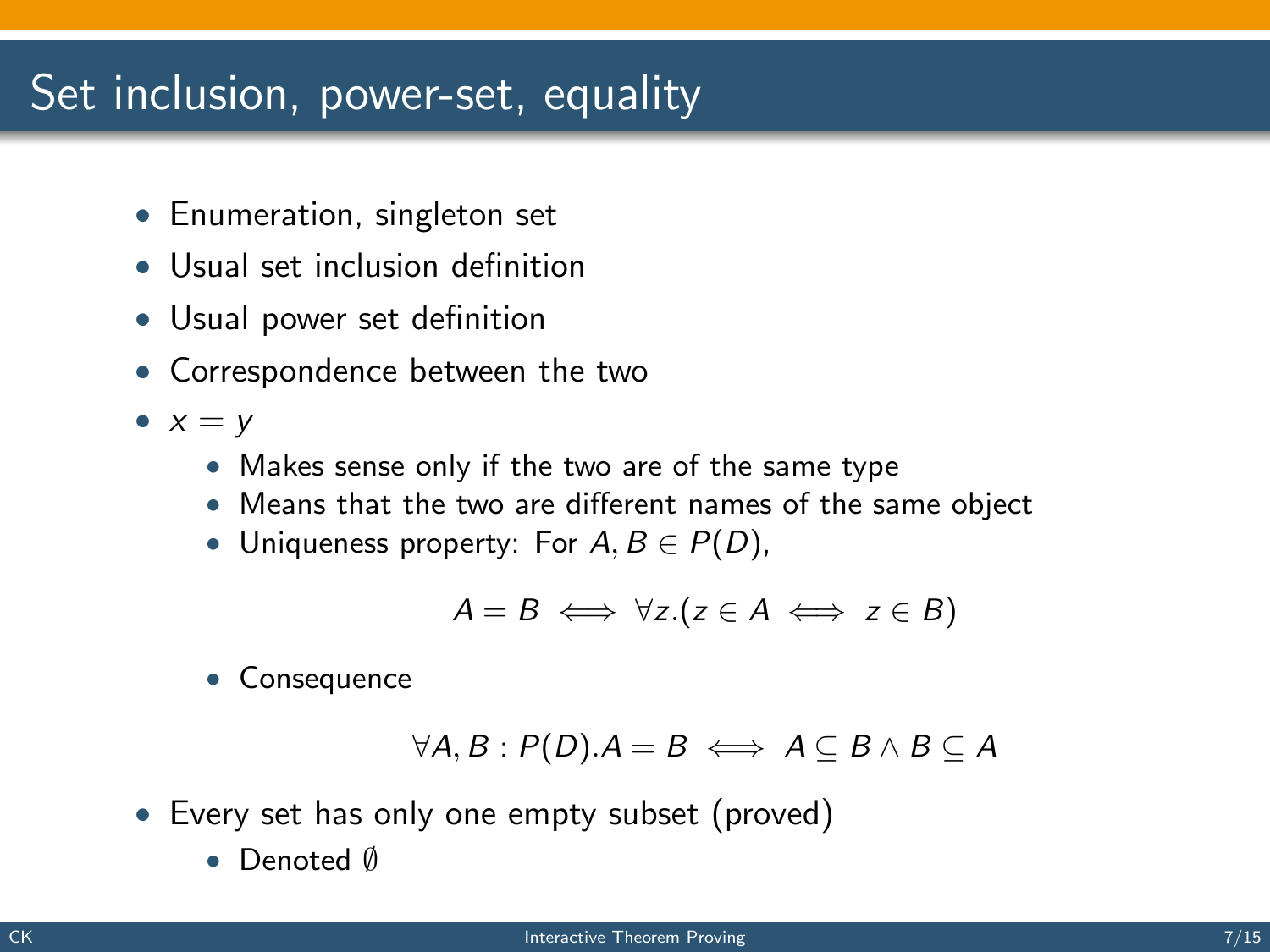## Usual definitions

#### • Finite

- Union
- Intersection
- Difference (symmetric)
- Set complement (!)
- Symmetric difference
- Infinite
	- Union
	- Intersection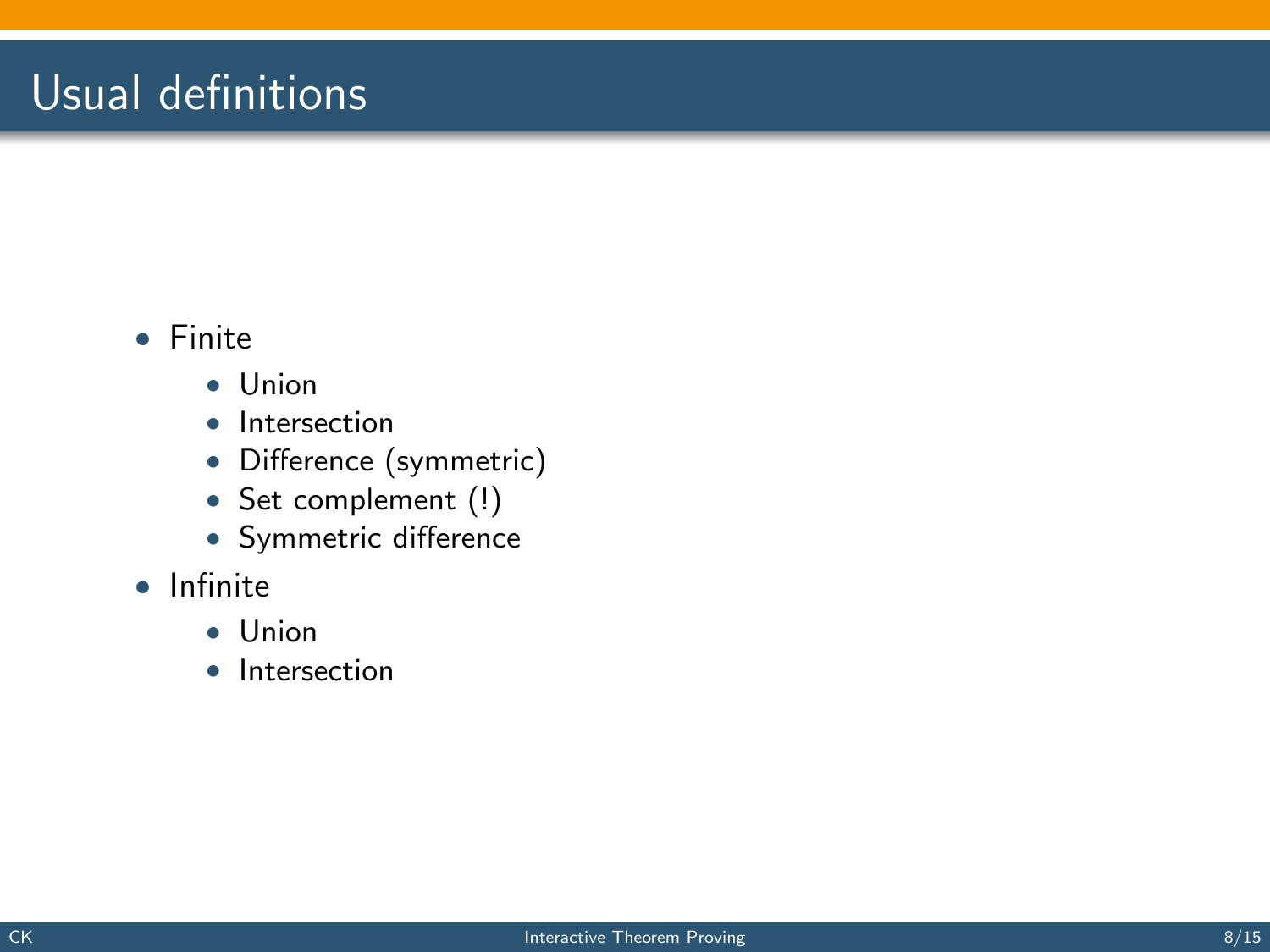## Set theory as a formal system

Basic concepts and their axiomatizations

- ZF (Zermelo-Fraenkel)
	- Most commonly used
	- Optionally with choice (ZFC)
- Various "new foundations"
	- Hierarchies of sets roughly following ideas from type theory
	- Issues with "too big sets"
- Semisets (classes contained in a set)
- Positive set theories
	- Axiom of comprehension is allowed for positive formulas
- TG (Tarski-Grothendieck)
	- Richer thanks to unaccessible cardinals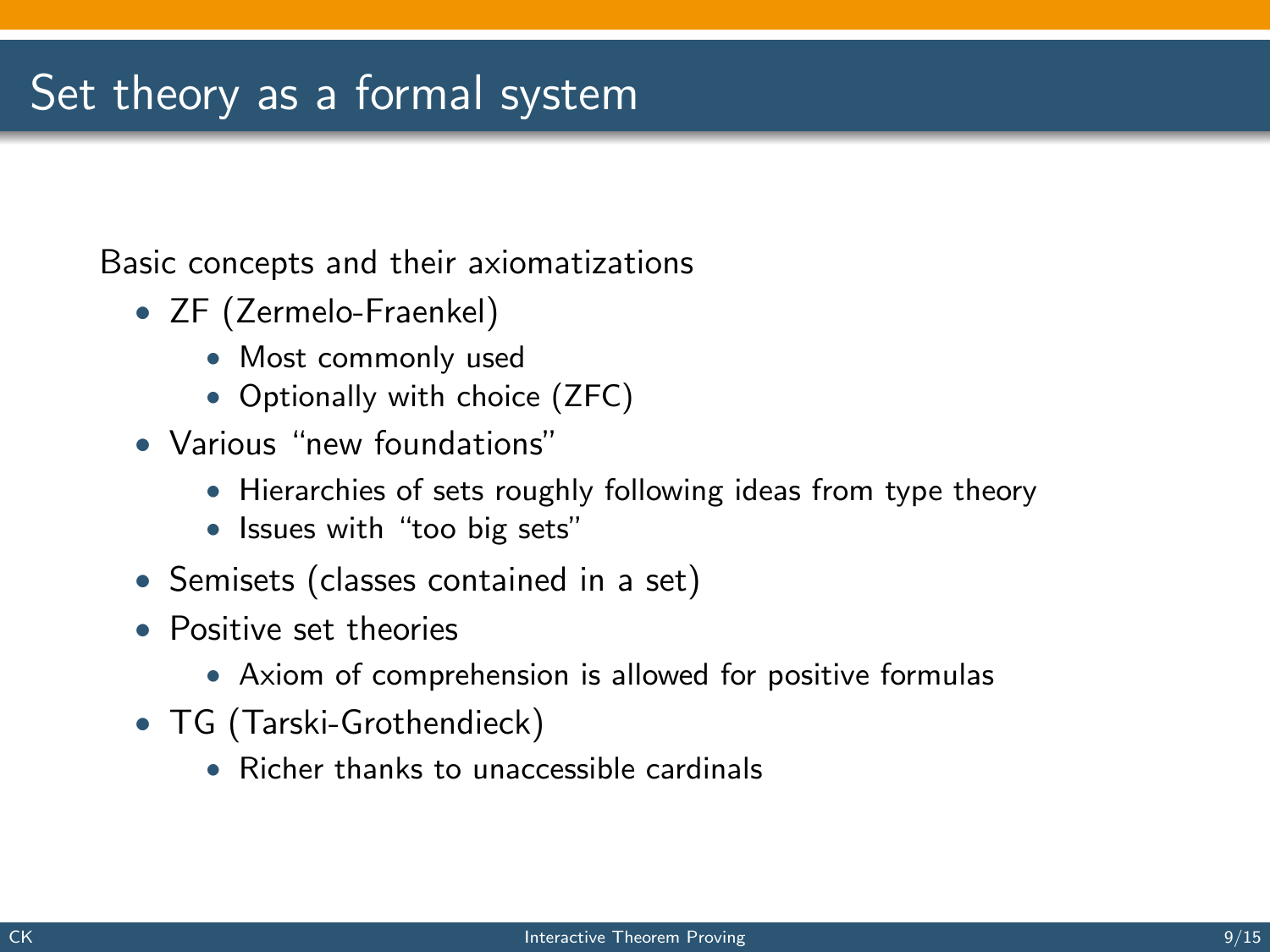# Axioms of ZF (ZFC)

- Pairing
	- For any two sets, there exists a set that contains the two as elements
- Union
	- Infinite version of pairing
- Power set
	- For any set, there exists a set of all its subsets
- Extensionality
	- If two sets have same elements, they are equal
- Regularity (or Foundation)
	- A nonempty set has an element which is disjoint with itself
- Infinity  $(\omega)$
- Schema specification (restricted comprehension)
- Schema replacement
	- Image of a set under a mapping is also a set
	- Needed for infinite sets
- Well ordering or AC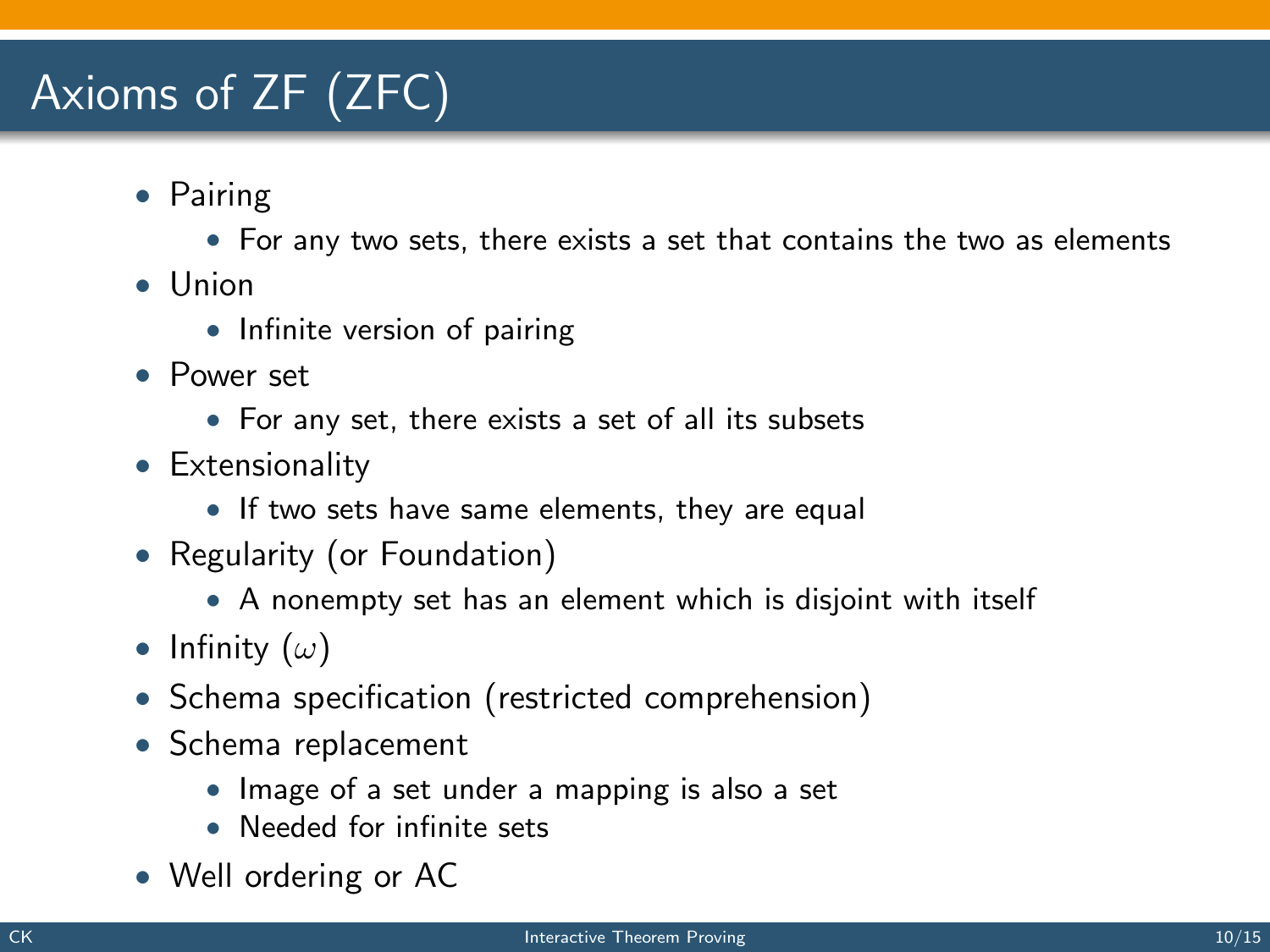Many basic properties follow from these definitions:

$$
A - B = \emptyset \rightarrow A \subseteq B
$$

• Jaśkowski-style proofs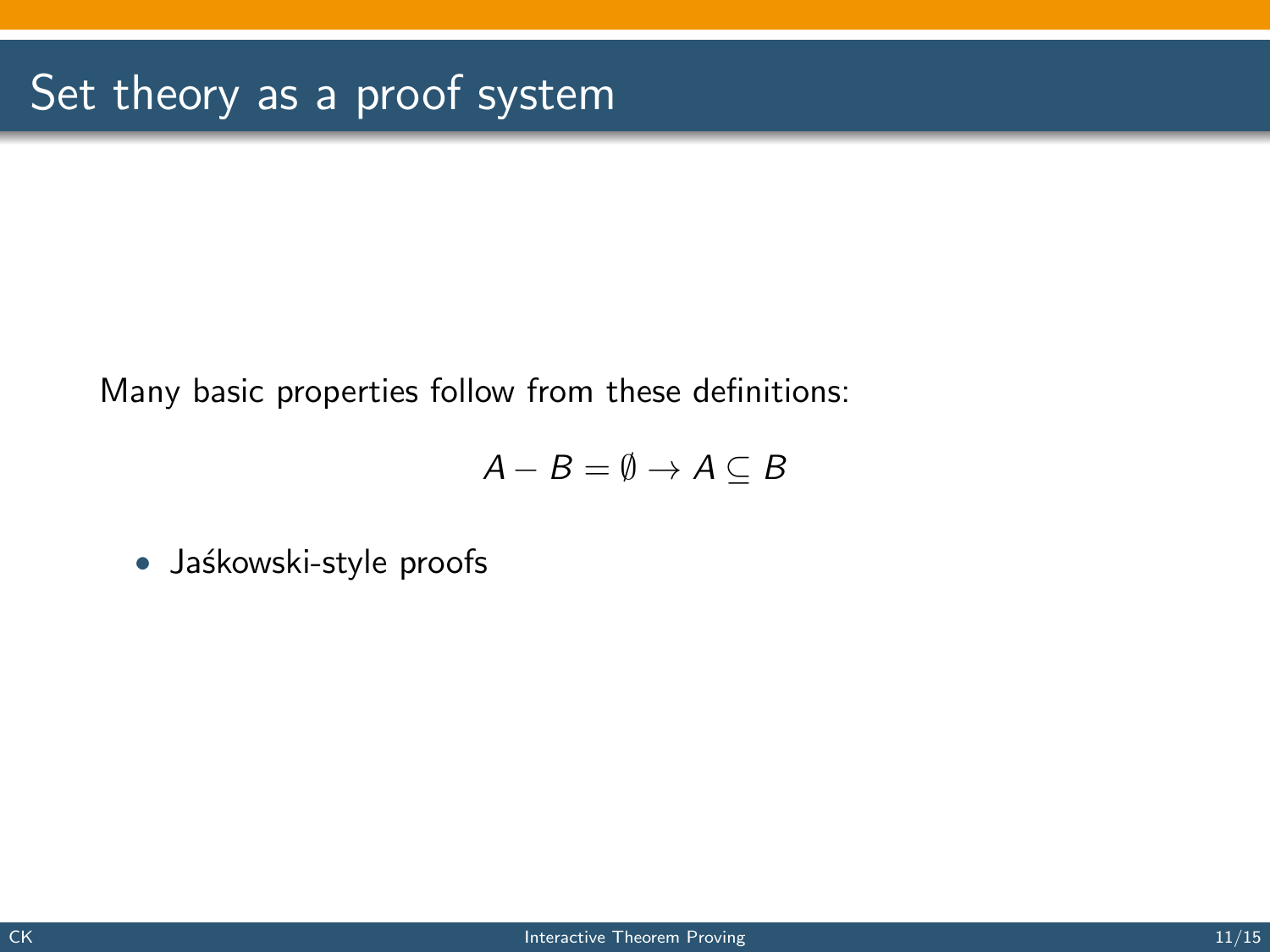# Bootstrapping Mathematics

### In HOL

- functions, bool and equality are primitive
- $\bullet \rightarrow$  other logical operators and their properties
- individuals  $\rightarrow \mathbb{N}$
- quotients  $(\epsilon) \to \mathbb{Z}$ ,  $\mathbb{R}$

## In Type Theory (say Coq or Agda)

- Inductive types  $\rightarrow$  T, F,  $\wedge$ , ..., N, Z
- Setoids  $\rightarrow \mathbb{R}$

## In Set Theory

- Logic?
- Numbers?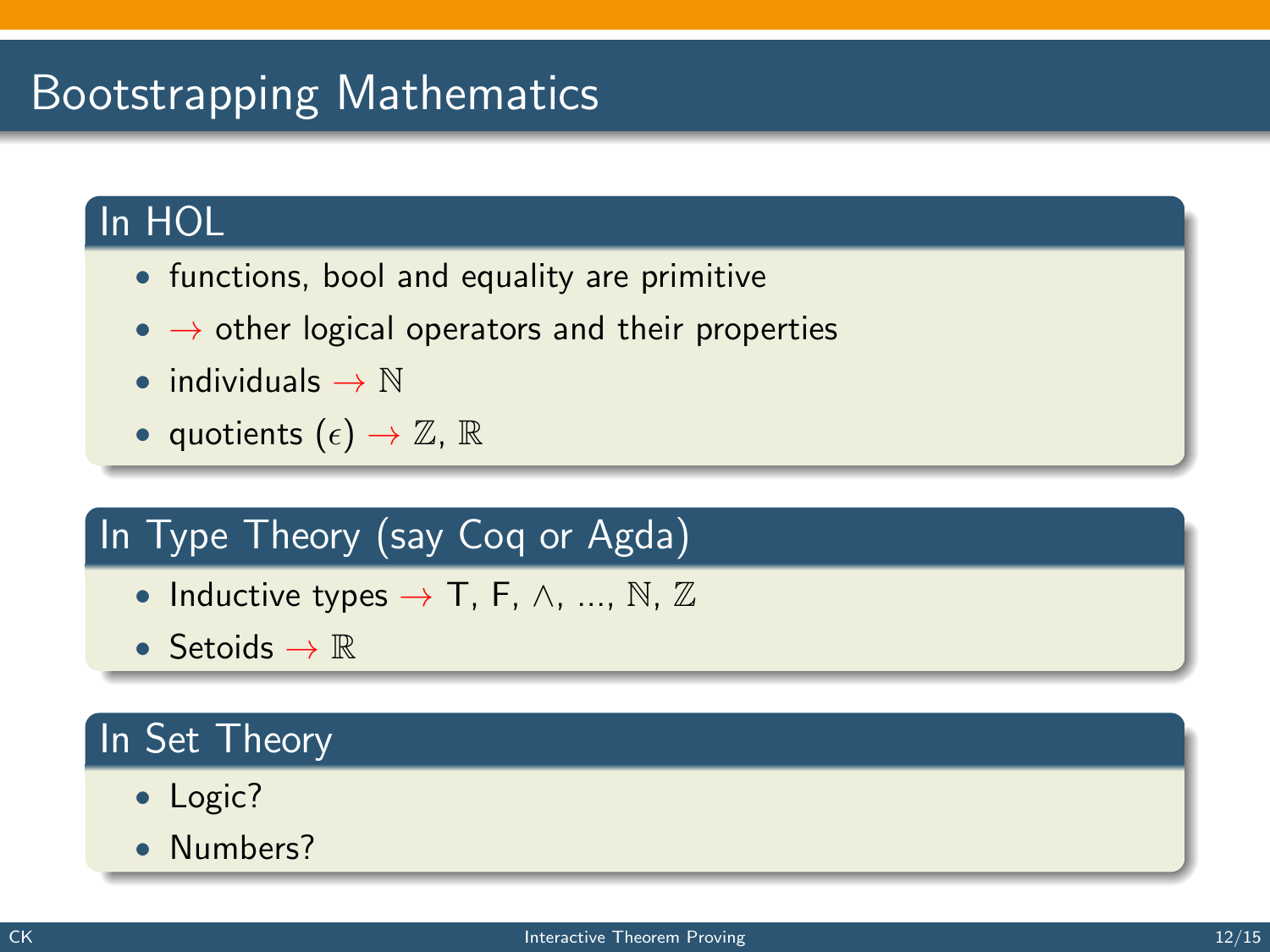# Bootstrapping set theory  $(1/2)$

- Ordered pairs, products, relations
	- Fact:  $\{\{a\},\{a,b\}\} = \{\{c\},\{c,d\}\}\$ iff  $a = c$  and  $b = d$
	- Definition of an ordered pair. Notation  $\langle a, b \rangle$
	- Cartesian product of sets
	- Relation: subset of  $A \times B$
- Natural numbers
	- inductive definition of a family of sets:

$$
\emptyset \in A \wedge (X \in A \to X \cup \{X\} \in A)
$$

- Theorem: there exists a minimal inductive set
- Successor denoted as  $n'$
- Induction for  $P \subseteq \mathbb{N}$

$$
0\in P\wedge\forall n.n\in P\to n'\in P\to P=\mathbb{N}
$$

follows the definition

• Notions:  $n \in m$  and  $n \subseteq m$  instead of  $\lt$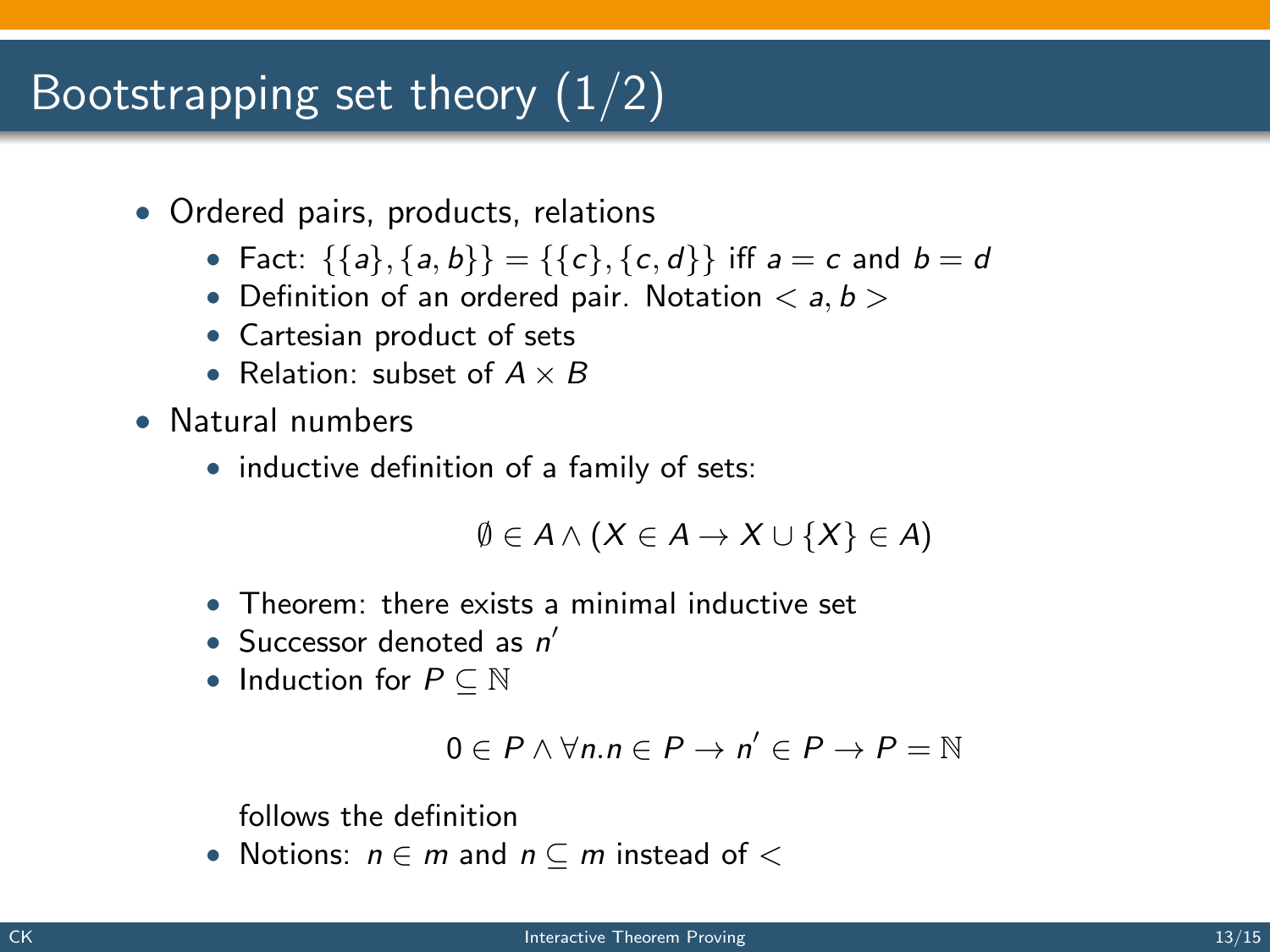# Bootstrapping set theory (2/2)

- Functions are relations which are "functional"
	- If  $\langle a, b_1 \rangle \in f$  and  $\langle a, b_2 \rangle \in f$  then  $b_1 = b_2$
	- For any  $a \in A$  there exists a  $b \in B$  st  $\langle a, b \rangle \in f$
- Domain and range of a function.
- Bijection  $\rightarrow$  inverse function.
- Defining functions by induction
- Equivalence relations divide a set  $\rightarrow$  quotients like  $\mathbb Z$
- Equipotence and Cardinality
	- Cardinality equal to  $n$  if there exists a bijection to  $n$
	- Countable sets
	- Uncountable sets (diagonalization construction)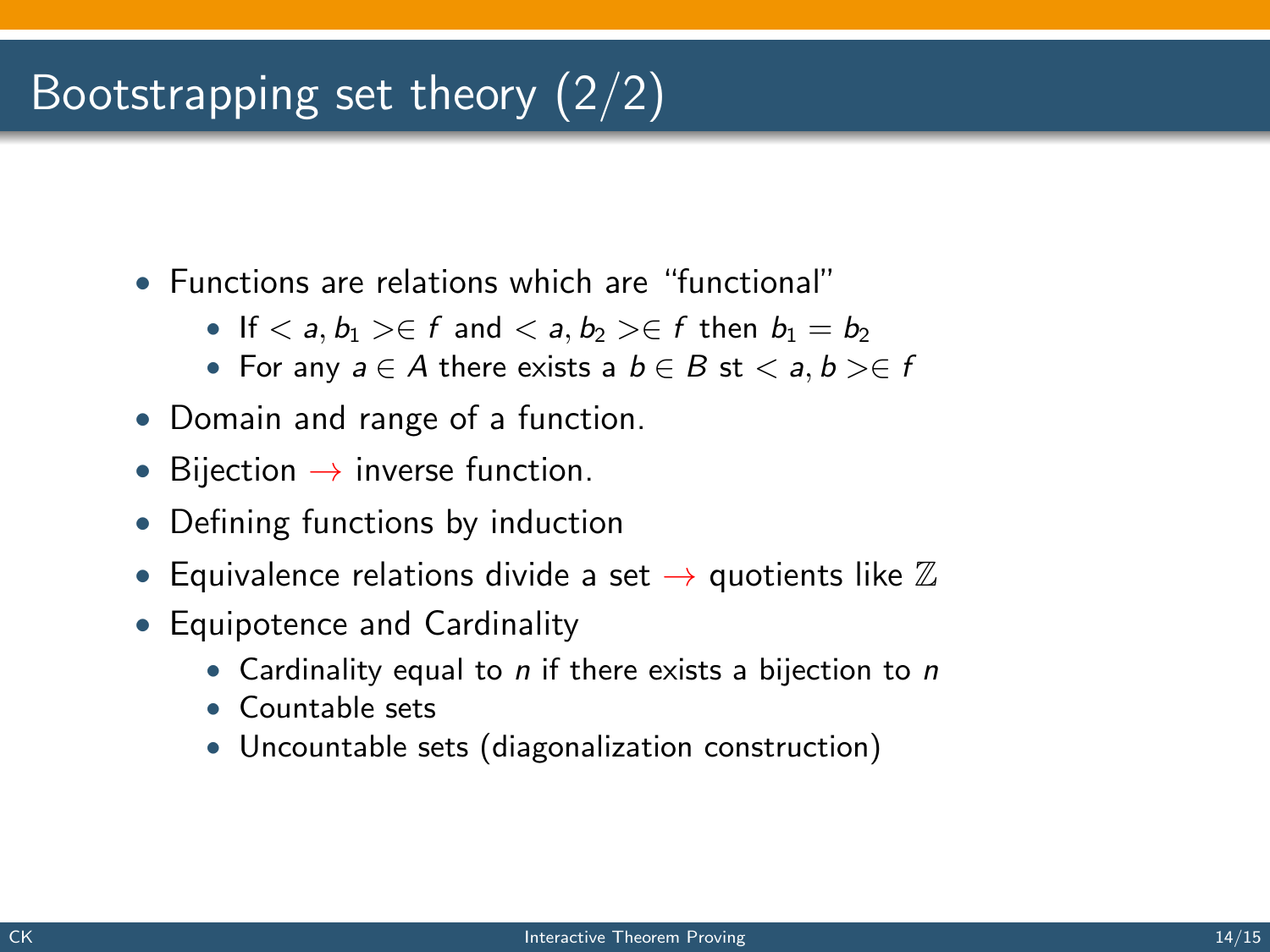```
\therefore W The Irrationality of the Square Root of 2
theorem Th<sub>1</sub>:
 for p being Element of NAT st p is prime holds
 sqrt p is irrational
proof
 Let p be Element of NAT ;
 \overline{A} D \overline{A} D \overline{B} D \overline{B} D \overline{C} D \overline{D} D \overline{D} D \overline{D} D \overline{D} D \overline{D} D \overline{D} D \overline{D} D \overline{D} D \overline{D} D \overline{D} D \overline{D} D \overline{D} D 
 then A2: p > 1 by INT 2: def 4;
 assume sqrt p is rational;
 then consider i being Integer, n being Element of NAT such that
 A3: n \leq 0 and
 A4: sqrt p = i / n and
 A5: for il being Integer
 for nl being Element of NAT st nl \approx 0 & sart p = il / nl holds
 n \leq n1 by RAT_1.9;
 A6: i = (sqrt p) * n by A3, A4, xompLx 1:87;\text{sort } D \geq 0 by SOUARE 1:def 2:
 then reconsider m = i as Element of NAT by A6. mr \rightarrow 3;
 A7: m^2 = ((sqrt p)^2) * (n^2) by A6= p * (n \rightharpoonup 2) by square 1:def 2;
 then p divides m \sim 2 by NAT D:def 3;
 then p divides m bv Al. NEWTON:80:
 then consider ml being Nat such that
 A8: m = p * m1 by NAT D: def 3:
 n \hat{P} = (p * (p * (m1 \hat{P}))) / p by A2, A7, A8, xay PLX 1:89
  p * (m1 \t2) by A2, xcMPLX 1:89 ;
 then p divides n \uparrow 2 by NAT D:def 3:
 then p divides n by A1, NEWTON:80;
 then consider nl being Nat such that
 A9: n = p * n1 by NAT D:def 3;
 A10: ml / nl = sqrt p by A2, A4, A8, A9, XCMPLX 1:91;
 A11: n1 \iff 0 by A3, A9;then p * n1 > 1 * n1 by A2, x_{REAL 1:98};
 hence contradiction by A5, A9, A11, A10:
end:
```